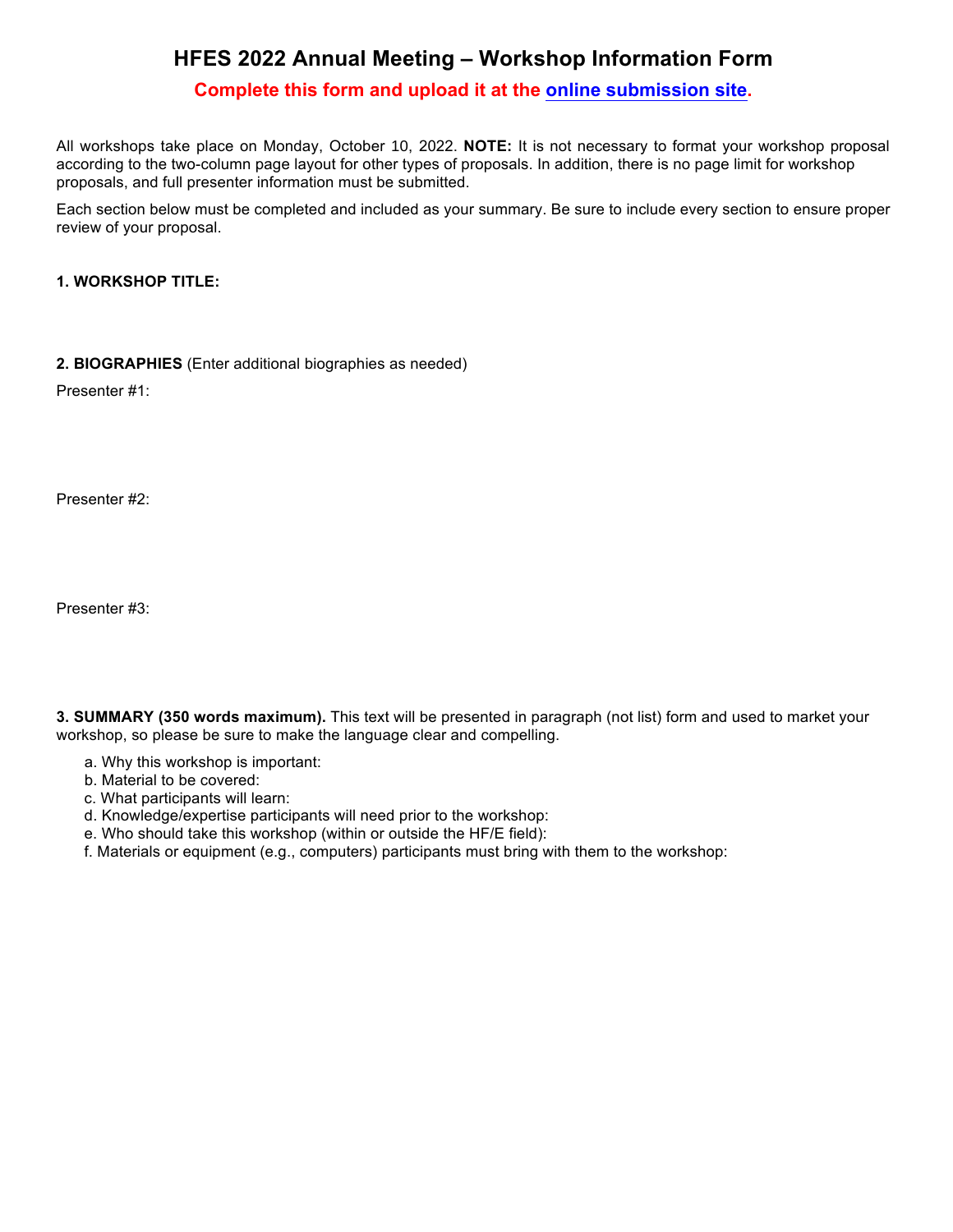### **4. WORKSHOP DURATION:** Select ONE option from the list below:

Morning (8:30 a.m. to 12:00 noon, with coffee break from 10:00 to 10:30 a.m.)

Afternoon (1:30 to 5:00 p.m., with coffee break from 3:00 to 3:30 p.m.)

Half-day – please assign me the time that works the best (morning or afternoon)

All day (9:00 a.m. to 4:30 p.m., with breaks at 10:00-10:30 a.m. and 3:00-3:30 p.m.)

#### **5. PARTICIPANTS' REQUIRED EXPERTISE LEVEL.** This can be a single level or a range. Select the expertise area(s) that apply:

**Beginner** has no prior experience

**Novice** is acquainted with the topic but has minimal experience

**Experienced** has good working knowledge with hands-on experience

**Expert** has extensive knowledge and experience

## **6. HOUR-BY-HOUR SCHEDULE; DESCRIPTION OF EACH UNIT/LESSON, LEARNING OUTCOMES, AND**

**INSTRUCTIONAL METHOD(S); TARGET AUDIENCE.** Please provide details in the table below, **including BREAK TIMES** (refreshments are available only at 10:00-10:30 a.m. and 3:00-3:30 p.m.). Further explanation of the lessons, learning outcomes, etc., may be provided below the table.

| <b>Unit/Lesson</b><br><b>Name</b> | <b>Time</b><br><b>Allotted for</b><br><b>Unit/Lesson</b><br>(e.g., 15<br>minutes, 1<br>hour) | Unit/Lesson<br><b>Start and End</b><br><b>Time</b><br>(e.g., 9:00-<br>9:15 a.m. | <b>Content</b><br><b>Description</b><br>and/or<br><b>Purpose</b><br>$(75-100)$<br>words) | <b>List Learning</b><br><b>Outcomes</b><br>(e.g.,<br>"Participants<br>will learn how<br>to") | <b>Method Used</b><br>(e.g., lecture,<br>hands-on<br>instruction,<br>small-group<br>work) | <b>Target</b><br><b>Audience</b><br>(e.g., safety &<br>health<br>professionals,<br>students) |
|-----------------------------------|----------------------------------------------------------------------------------------------|---------------------------------------------------------------------------------|------------------------------------------------------------------------------------------|----------------------------------------------------------------------------------------------|-------------------------------------------------------------------------------------------|----------------------------------------------------------------------------------------------|
|                                   |                                                                                              |                                                                                 |                                                                                          |                                                                                              |                                                                                           |                                                                                              |
|                                   |                                                                                              |                                                                                 |                                                                                          |                                                                                              |                                                                                           |                                                                                              |
|                                   |                                                                                              |                                                                                 |                                                                                          |                                                                                              |                                                                                           |                                                                                              |
|                                   |                                                                                              |                                                                                 |                                                                                          |                                                                                              |                                                                                           |                                                                                              |
|                                   |                                                                                              |                                                                                 |                                                                                          |                                                                                              |                                                                                           |                                                                                              |
|                                   |                                                                                              |                                                                                 |                                                                                          |                                                                                              |                                                                                           |                                                                                              |
|                                   |                                                                                              |                                                                                 |                                                                                          |                                                                                              |                                                                                           |                                                                                              |
|                                   |                                                                                              |                                                                                 |                                                                                          |                                                                                              |                                                                                           |                                                                                              |
|                                   |                                                                                              |                                                                                 |                                                                                          |                                                                                              |                                                                                           |                                                                                              |
|                                   |                                                                                              |                                                                                 |                                                                                          |                                                                                              |                                                                                           |                                                                                              |